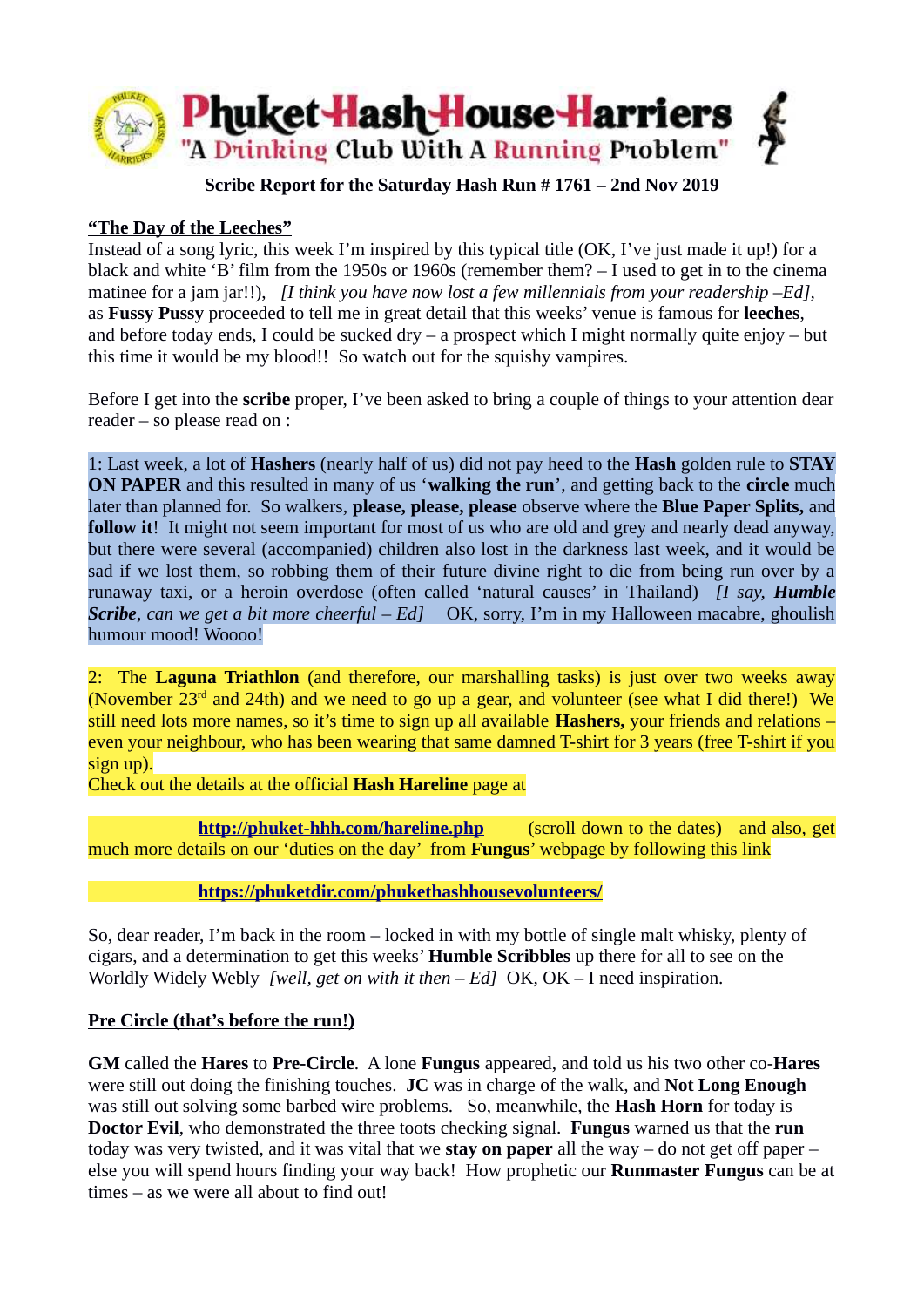# **The Run**

Well, how can I put it – or where can I put it? *[I have a suggestion – Ed]*. Our route today, had us exploring Ban Manik – Anthem Wakepark, and started through a lovely green undulating field – like a golf course fairway observed **David**, a visitor from **Holland** – although strangely not dressed head to toe in **Orange**!.



There was even a bridge over the river early on, but this only served to give us a false sense of security for what was to come. Most of the way we had an audience of groups of buffalo (the breeding ground for the **leeches**) with puzzled looks on their faces, as 83 brightly coloured Hashers swept majestically across the plains. It was good to observe these horny animals – and the buffalo were quite interesting too!!





It did get messy! With several stream crossings – sans ponts *[just say 'without bridges' Humble Scribe – stop showing off the only two French words you know – Ed]* who! Moi? d'accord! The slippery river banks and rapidly disappearing stepping stones gave most of us soggy socks and shoes, and also some St Christopher style offers to carry damsels in distress to the opposite bank. Some of these trips ended in tears – but mostly tears of laughter! After all, this is the **Hash** – nobody promised us a nice dry flat walk in the sunshine.



(Actually, the **Hares** do promise us this every week – the lying bastards!)



Then someone took a wrong turn and started '**walking the run**', followed, Lemmings-style, by half the **Hash**, resulting in lots of late comers (something I have been working on recently – I just picture **Gorgeous You Wanker** just as I get to... *[enough of that talk Humble Scribe, there could be children reading this – Ed]* oops! I came in following lots of **blue paper** and enjoyed the day very much, even though at one hour and twenty five minutes, I was one of the early comers *[don't go there – Ed]*



Some witty **Hasher** (grey hair, late sixties, gentle Scottish accent) suggested that people came back late on purpose so they would miss **Gorgeous You Wanker's Steward Spot**. Much too cruel – I couldn't possibly comment.



A couple of brief mentions (because I can) – a shout out for **Tulips** and his **dog**, which was wagging its tail with glee all day – enjoying a rare outing on the **Hash**. And for our lovely **Traci** visiting us from **Vancouver Island** in **BC**, who 'soaked up' all the punishment today, loving every minute, and declaring herself now 'hooked on **Hashing**' – they're true blue.

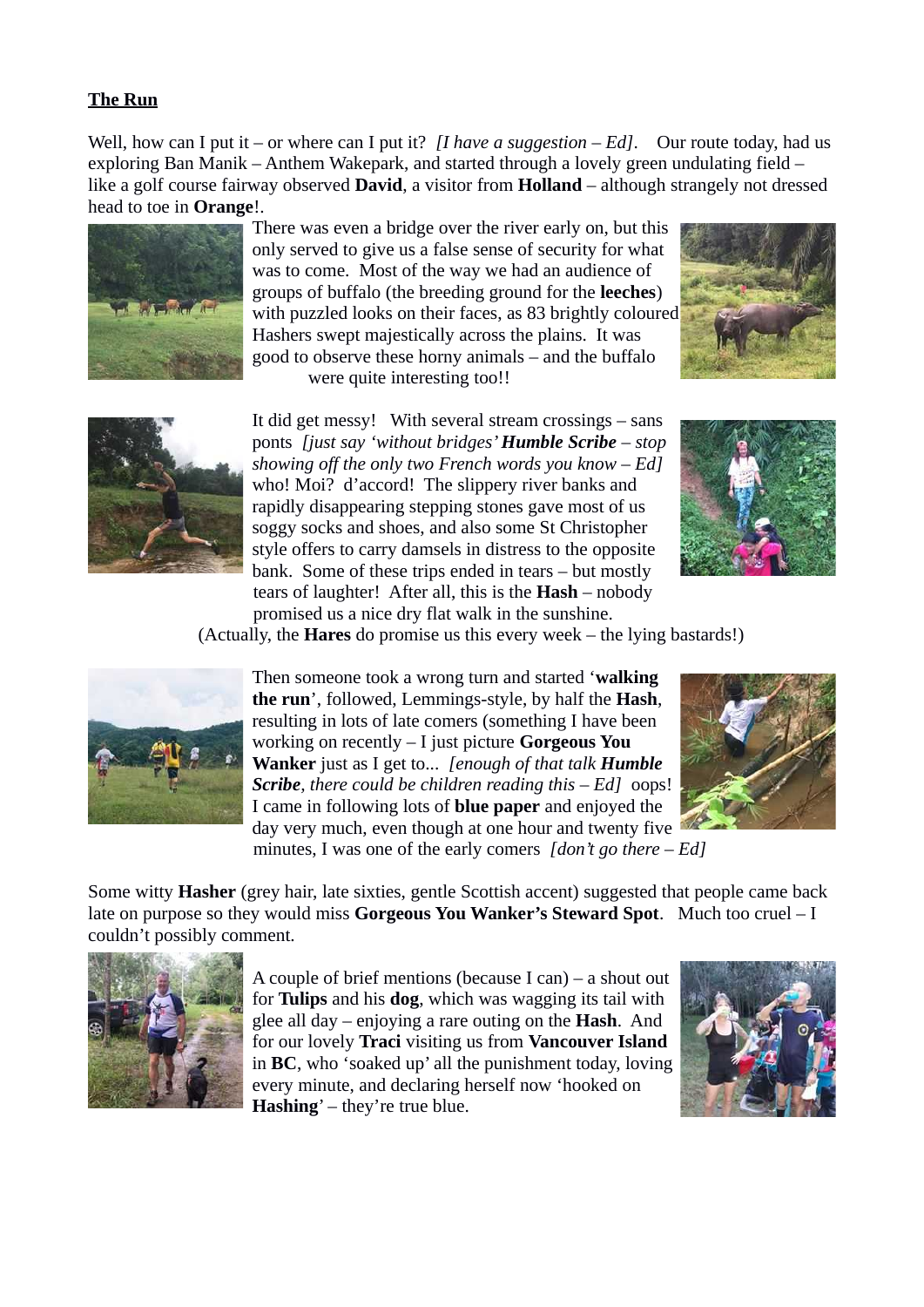## **The Circle**



Much later than usual, **GM** called **Circle Up**, and summoned the **Hares** for their **down downs** – here's to the **Hares** – they're true blue. He explained the lower numbers today because a few **Hashers** had chosen to stay in Phuket bars to watch England lose to South Africa in the Rugby World Cup (bet they are wishing they had come **Hashing** instead now!) – and that several walkers were still to come in yet – including **Lucky Lek** and **Hash Horn**! – a bit worrying – better have another beer – that's better!!

**GM** called in **Fungus**. He reminded us that the purpose of **Hash Horn** is to be out front, sorting out check points, and leading us home – but this week he is nowhere to be found. **Fungus** was put on the **ice** for his bad choice of **Hash Horn**.

**GM** called for **Returners** – but not many, as most of them were still out there too. More **Hares** on the **ice** for losing **Hashers**!!

**GM** got all the **Italians** in, and gave a telling off to most of them for staying very quiet out there, except one young lady who shouted **On On** because it was the only English words she knew – she's true blue – down down down….

Next up was **Campar**i who, I think volunteered to drink from the new shoe of his partner, and **GM** took great pleasure in describing where the shoe had been today – in shitty streams and muddy fields – as he mixed a couple of beers in with the bugs (and leeches) – cocktail style!!

**GM** asked **Steward Chaser** – 400 year old man – **Manneken Pis** to introduce this weeks' **Steward** – who coincidentally is also 400 years old – the man – the legend that is – **Gorgeous You Wanker**.

He told us of one time he was **Hash Hare**, when they were filming "**Casualties of War**" movie. He fell in the river, and only managed to stop at the precipice – otherwise he would have been the first casualty of the 'casualties of war' filmset.



He went round the circle, pulling in unsuspecting individuals for **down downs**, encouraging the **Hash chorus** to sing less than complimentary songs to them. He has an eye (and maybe something else) for the ladies, and had some nice things to say about them. He brought in **Go Go Trump**, and told her off for 'The Donald' putting a whopping tax on **Scotch Whisky**!!

He called in his friend **Repressed One (RO) from Northern Ireland** ( the occupied counties corrected **RO**) – he's true blue. And he was impressed with the **Italian** turnout this week – they're true blue..

He called in **Hash Virgin Traci** from **BC** – I notice a link with them both there – but **Traci**'s **BC** is British Columbia, and **Gorgeous**'s **BC** is a time when he was young -- when dinosaurs roamed the earth – when men were men, and sheep









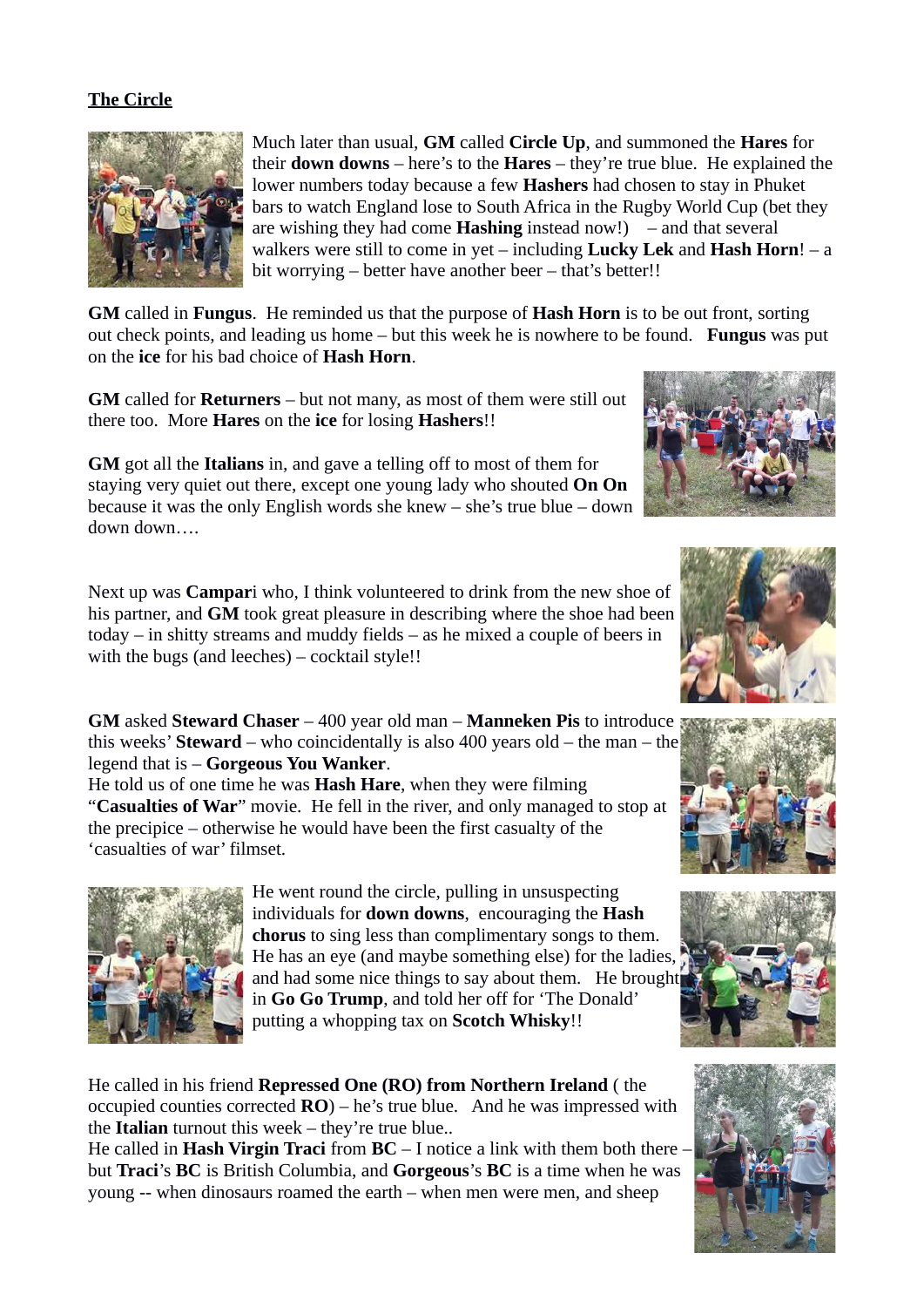were afraid – a time he remembers fondly! *[you are going 'off paper' again Humble Scribe – Ed]* Sorry! **Traci** was introduced today by **Nothing**, and **Gorgeous** called for him – but he was temporarily missing. So **Traci** had to do **Nothing**'s down down too – she's true blue…double down down down…



A couple of more **Virgins** – one from **Mauritius** prompted a general Geography discussion, and another – **The Flying Dutchman** (**David**) got us talking about singing sensations – all got **down downs** and welcomes to the **Hash**. And so ended **Gorgeous's Steward Spot** – well done in bringing so many diverse topics and people into the **circle** – we love you – he's true blue – down down down...



**GM** called in **Mannekin Pis (MP)** and **Twice Nightly** – and compared them to 'Beauty and the Beast' after **MP** showed her a short cut, and it got a bit messy.



**GM** asked for any **Run Offences**. **Manneken Pis** called in **Twice Nightly**, and told the – let's call them this weeks' '**Hash Survivors**' that her boyfriend was lost and maybe dead out there on the **run** today, and so she is officially back on the market again. Loud cheers from the male division of the **circle**…

**Paper** told us how she carried **Woodpecker** over the deep crossing so she didn't get wet!! – down..

**GM** called in **Butt Plug** and told us he was suffering from a hangover today, and spent half the day in his truck cab with his feet up snoring like a horse. – he's true blue…

**Lucky Lek** was still not back from the **run**, so he was not available for his weekly task to announce "**Announcements**" – his traditional introduction to the **Announcements** section of the **circle** *[did you follow that, dear reader? – Ed]* Hey – I do the jokes here, if you don't mind!!

So **Manneken Pis** told the menfolk that the **Tinmen** will be held at **Nai Harn** on Wednesday, and that **Fungus** is not involved, so it won't be a **fuck-up** like today. (that was a bit harsh was it not? – but nothing less than what we expect from **Manneken Pis**) Buses will go from **Kamala** to **Patong,** and direct to **Nai Harn** – and **Lesser Dipshit** will liaise that side of things. More details on the **website**, as usual, including **On On** at **Shakers** (Oooh, was that a cheeky plug for your bar in the **circle?**) And with that, he was gone....

**Fungus** did his appeal for the **Triathlon Marshalling** (see the highlighted paragraph at the beginning of this weeks' **scribe** – and the links to the **website** information)

**GM** called in **Beaver**, and reminded the **Circle** that the **Garden Party** is this coming **Sunday 10th** – full details on the **Hash website**, and **Beaver** is available now to take your names and money for this bargain of a lifetime event on the exotic '**Costa De Chalong**' (don't bother to Google that name – I just made it up to attract the romantics among us, who remember a bit of love on the beach on their Spanish holidays)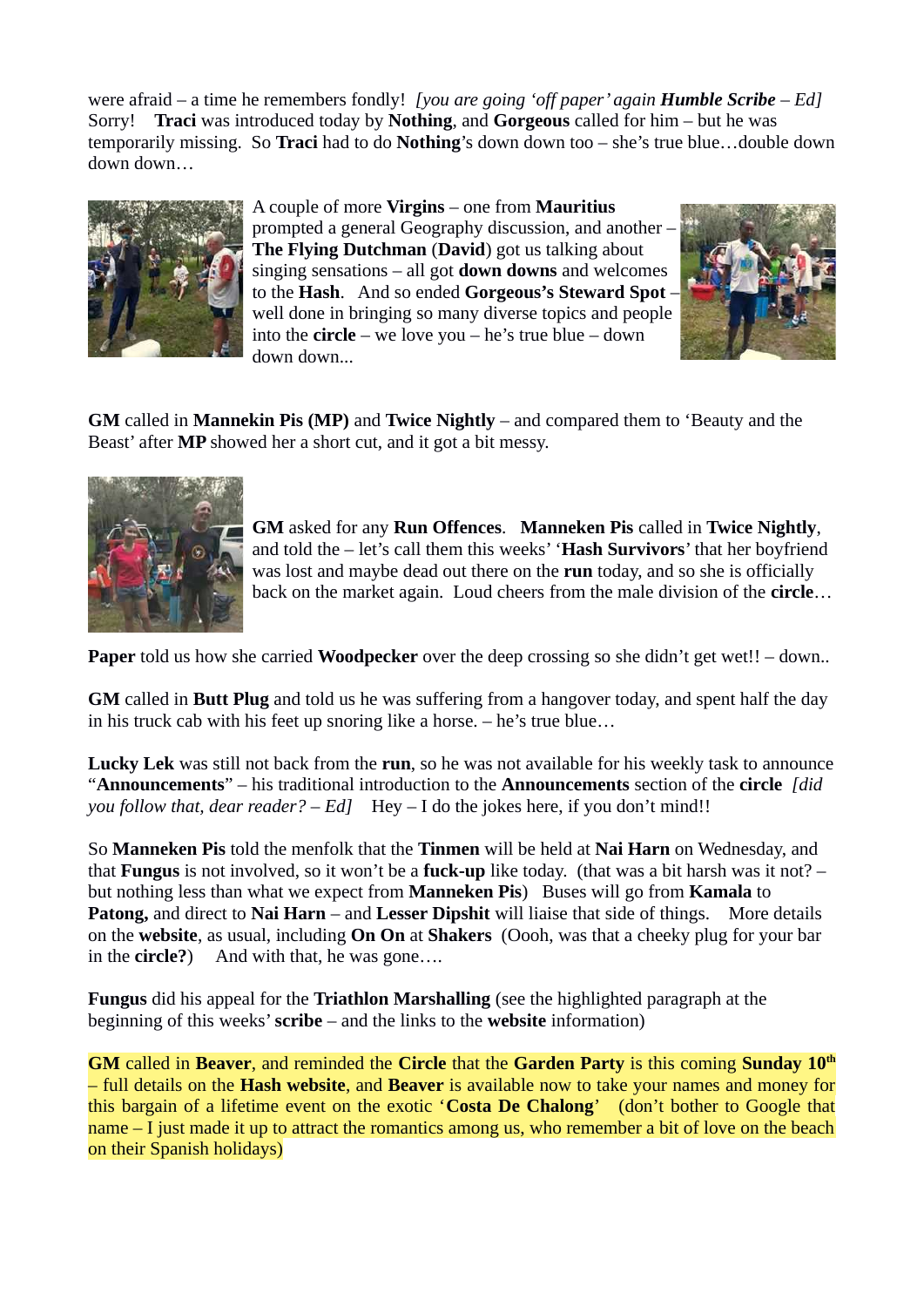The time was now twenty past  $6 - it$  was dark, and a late group of people came in from the jungle  $$ after two hours and twenty minutes. **GM** called for **Fungus** to perform the **Virgins ceremony** – the closely guarded secret **Initiation to the Hash**, passed down through the generations, where, after taking part, men grow a pair, and women get hairs on their chests! *[maybe a slight exaggeration – Ed]* 

Today, our victims – sorry – worthy volunteers come from all over the World, and their names are about to go down in the history of the Hash – **David**; **Fredrik**; **Gabriola**; **Giacomo**; **Jayce**; **Laura**; **Nancy**; **Nola**; **Ola**; **Traci**: I feel like I have just chanted a spell!!

 A drop of beer, and a load of iced water later, and the **Phuket Hash** has produced another fresh batch of **Hashers** into this world – welcome to the **Phuket Hash** you guys – well done. Why were they born so beautiful, why were they born at all …… down down...

**GM** called in **Departers** – including **Tequila Slapper** – how shall we survive – hurry back!

**Hares** into the **Circle** snarled an angry **Manneken Pis**, who proceeded to crucify the bunch of cunts (that must be Belgian for **Hares**) who put **multi coloured paper** everywhere except where it

should have been at the tail end of the run. He said it all started very well, until **JC** branched off with his walk – then it went downhill (actually it went downhill and uphill, but I think I am confusing the issue) Anyway, the 400 year old man was rather angry – I think our **American** friends would say "**Manneken was pissed**"! He said the first runner back was **Master Baker** in one hour and 23 minutes, and that generates an automatic **Hash Shit.** This should be extended to life for **Fungus** – the only problem being that he loves it, and gives us more **Hash Shit** every week!! He asked if there was any calls for **Good Run**, but the **chant-ometer** registered a zero response.



**GM** declared the **circle closed** (and there were still people out there)

I hope you enjoyed reading this as much as I enjoyed writing it – and please give me any feedback (good or bad good)

**Humble Scribe Ejackyoulate On On**



All hail **Lucky Lek**, who led the last group out of danger after 7 o'clock – well after the **circle** was closed – **our hero.**



Please continue to read on next page for a message from **Flying Dickhead** with useful advice about an **App** we should all have on our phones :---